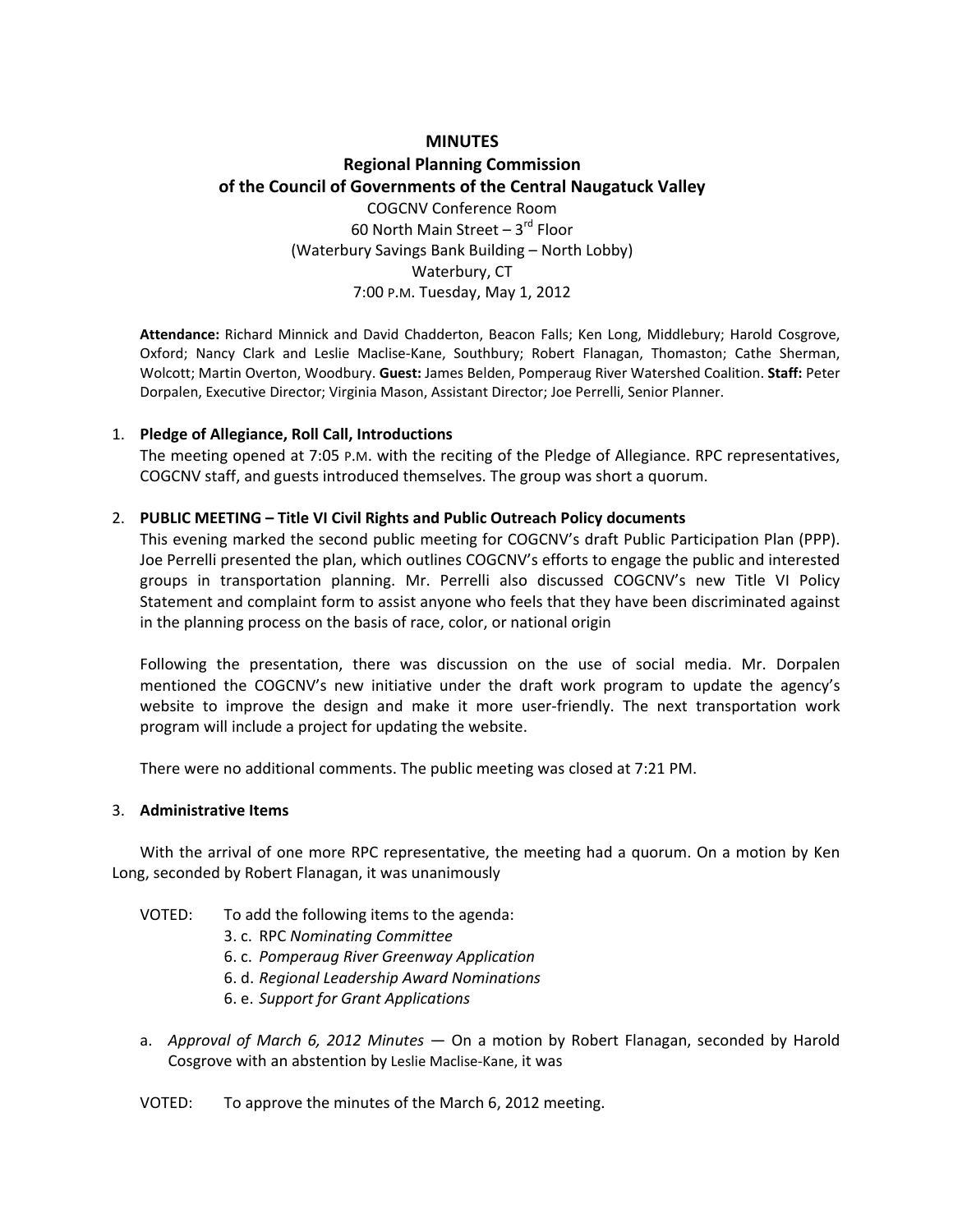- b. *Correspondence* Peter Dorpalen summarized recent correspondence:
- March 16, 2012 Letter for Southbury First Selectman to Leslie Maclise-Kane appointing her to the Regional Planning Commission for a term to expire January 15, 2014.
- March 16, 2012 Letter from Virginia Mason stating that after nineteen years she plans to retire from COGCNV in mid‐August.
- March 20, 2012 Email from Joe Perrelli announcing the next meeting of the COGCNV Public Works Working Group at April 24, 2012 at 9 a.m. at the COGCNV office to discuss culvert rehabilitation technology.
- March 22, 2012 Letter to LHCEO recommending that it assume DEMHS Region 5 fiduciary responsibilities after Assistant Director Virginia Mason's retirement.
- March 27, 2012 Email for OPM requesting that COGCNV co-sponsor a statewide workshop on public‐private partnerships (by participating in the planning, promoting the event in the region, and allowing use of the COGCNV logo).
- March 28, 2012 Email for NVCEDS stating that the deadline for submitting economic development projects has been extended to April 27 and requesting municipal letters of support for the Naugatuck Valley Economic Development District.
- March 28, 2012 Email to area legislators on the Legislative Judiciary Committee urging defeat of Senate Bill 445, which would reduce the liability relief achieved last year for municipalities from the recreational use of municipally‐owned land.
- March 29, 2012 Memorandum from Sam Gold to CTDOT Public Transportation, the local bus operator, municipal public works directors, and town planners, transmitting a summary of the Bus Route Ridership Study: 2011 with a link to the full report.
- April 2, 2012 Memorandum from Joe Perrelli requesting projects for a new round of the Local Road Accident Reduction Program.
- April 6, 2012 Email from Senator Blumenthal's office thanking COGCNV for support for a Naugatuck River Valley National Heritage Area Study Act.
- April 16, 2012 Letter to Cheshire Town Manager stating COGCNV's support for the Farmington Canal recreational trail and offering funding sources for extending the trail.
- April 16, 2012 Memorandum from Joe Perrelli on COGCNV's draft public participation plan.
- April 20, 2012 Letter to CPTC from Sam Gold commending the commission on its work and presenting major transit issues in the region.
- April 25, 2012 Letter to CTDOT from Sam Gold commenting on design plans for a new bus maintenance garage for CT‐Transit ‐ Waterbury, emphasizing the need to include the Naugatuck River greenway trail in the plans.
- April 30, 2012 Email to Harmon Andrews thanking him for his 25 years of participation in the Regional Planning Commission.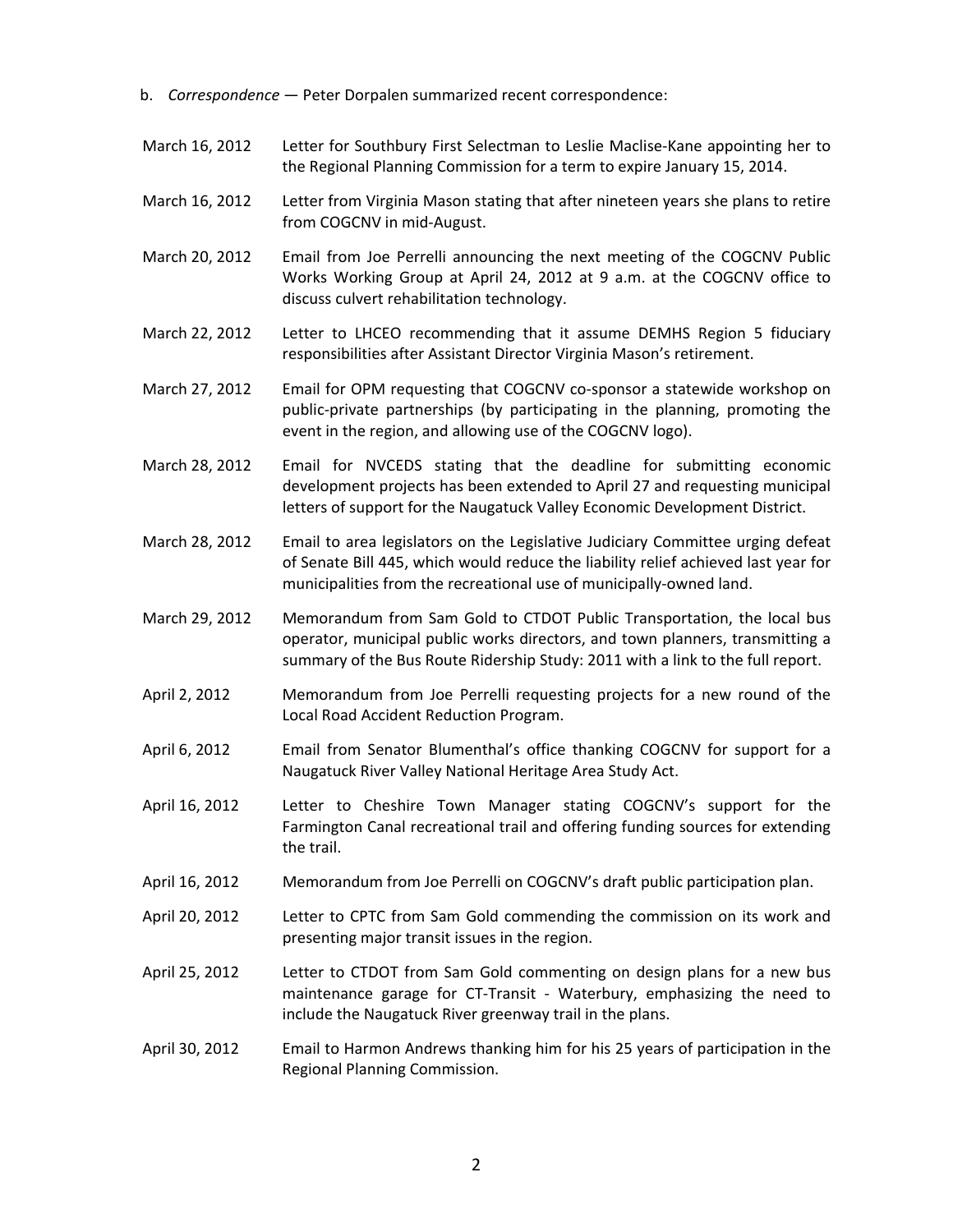May 1, 2012 Email from Harmon Andrews stating that he enjoyed his years with the RPC and working with staff, and giving a brief overview of his family's history in CT including Abraham Andrews, Sr., an original settler of Waterbury in 1673.

Virginia Mason added that she received an email from Dan Morley, CT OPM, announcing the availability of the draft *State Plan of Conservation and Development* and accompanying locational guide map. Ms. Mason will send out the email that she received to RPC members tomorrow. She recommended that municipalities review the draft plan and map as it will affect the availability of funding in certain areas as detailed in the plan.

c. *RPC Nominating Committee* – Robert Flanagan, Harold Cosgrove, and Cathe Sherman volunteered to serve on the Nominating Committee to select Officers for FY 2012‐2013.

#### 4. **Drought and Flooding Issues**

James Belden of the Pomperaug River Watershed Coalition spoke about the Coalition's drought‐ related work, including the results of the 2008 *Pomperaug Water Allocation Planning Study* (PWAPS). Prioritizing water needs is a key element in the water planning process. The availability of water depends on what is considered an acceptable cost for obtaining it, and includes factors such as environmental damage, rate increases, and infrastructure changes. Emergency management and human health are at the top of the priorities for water resource management. On three occasions in 10 years, the region had low water conditions, which has a considerable impact on habitat in the area. The frequency of drought and flooding is greater than in the past. The passage of municipal ordinances, as Southbury has done, allows the town to prepare for water scarcity and minimize drought emergencies. Mr. Belden stated that more information could be obtained at www.pomperaug.org.

#### 5. **Transportation Planning**

- a. *Updated Title VI Civil Rights and Public Outreach Policy documents* Joe Perrelli referred to the documents that were presented earlier during the public meeting. COGCNV has drafted a new Title VI policy statement and complaint forms to ensure that no person is discriminated against on the basis of race, color, or national origin. At the same time, COGCNV is updating its Public Participation Plan (PPP), which documents the agency's public outreach efforts for to give residents, public agencies, and other interested groups the opportunity to have their voices heard in the transportation planning. The public comment period will end on May 31. The document will be presented to the COGCNV for approval at the June meeting.
- b. *Draft Unified Transportation Planning Work Program for FY2013‐FY2014* Peter Dorpalen presented the draft Work Program, which outlines the transportation planning work that COGCNV will perform over the next two years. Mr. Dorpalen mentioned a few projects that staff will be working on over the next two fiscal years, such as access management, website update, and further work with the "Community Viz" program as a means of improving public outreach through enhanced visualization techniques.
- c. *Bike to Work Day (May 18)* Peter Dorpalen announced that National Bike to Work day will be coming up on Friday, May 18. The Waterbury YMCA is hosting the event.

### 6. **Other**

a. *COGCNV website update* — Peter Dorpalen discussed plans to update the agency's website to make it more appealing and user-friendly. The initiative was incorporated into COGCNV's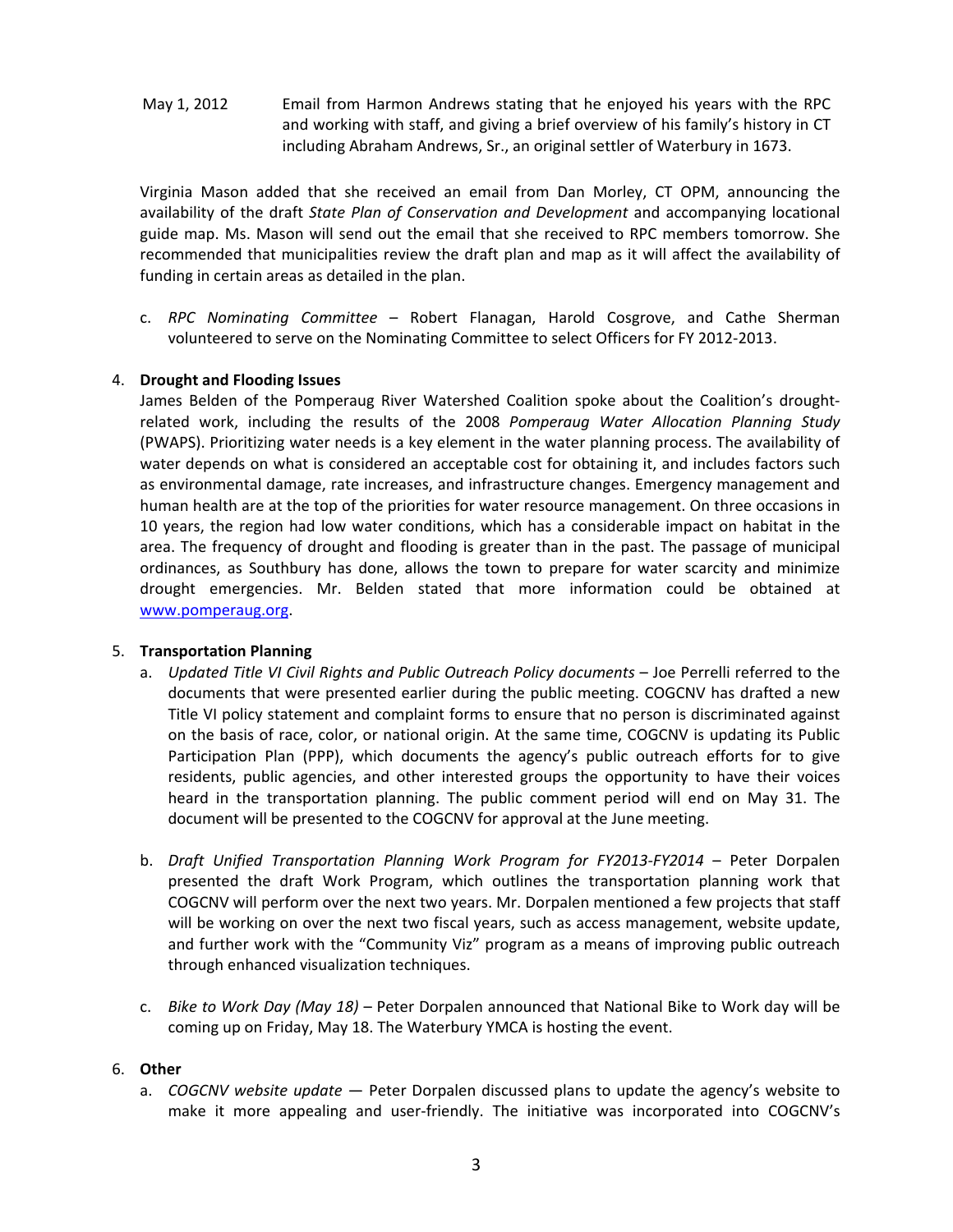transportation work program in an effort to improve public outreach and disseminating useful information to interested parties.

- b. *State legislative planning proposals –* Peter Dorpalen discussed recent legislative actions of interest to municipalities:
	- i. P.A. 11‐211, An Act Concerning Liability for Recreational Use of Lands, include municipalities as owners of land entitled to immunity under the state's Recreational Land Use Act. The issue became a great concern to local officials when the City of Waterbury settled a lawsuit for \$8 million as a result of a severe sledding accident in Fulton Park. A bill that would have allowed exceptions from liability protection, including sidewalks, was defeated.
	- ii. S.B. 263, An Act Concerning Liability of Zoning Enforcement Officers, extends to ZEOs the same protections that are provided to other municipal employees, eliminating the threat of triple damages from lawsuits brought against ZEOs.
	- iii. H.B. 5320, An Act Concerning Bonds and Approved Surety for Approved Site Plans and Subdivisions, amends requirements concerning the posting of bonds and other surety for the completion of public improvements on approved site plans and subdivisions. P.A. 11‐79, approved in the previous session, weakened the requirements for bonding of subdivisions. H.B. 5320 would seek to alleviate some of the municipal impacts of the earlier act.
	- iv. H.B. 5035, An Act Concerning Property Tax Assessments by Municipalities, clarifies the ability of municipal assessors to assess improvements on partially‐built developments.
	- v. H.B. 5154, An Act Concerning Regional Councils of Elected Officials, would consolidate planning regions by changing criteria for the OPM Secretary's analysis of planning regions. The amended bill sets a goal of reducing the number of planning regions from 15 to 8, and stipulates a minimum of 13 towns per region.
- c. *Pomperaug River Greenway Application –* Virginia Mason presented Southbury's application for the approval of a state-designated greenway along the Pomperaug River Greenway, connecting the greenway in Woodbury to the Housatonic River. On a motion by Martin Overton, seconded by Nancy Clark, it was unanimously
	- VOTED: To endorse the application for the Pomperaug River Greenway in Southbury to be officially designated as greenway by the CT DEEP.
- d. *Regional Leadership Award Nominations – Recommendation to COGCNV –* Virginia Mason explained the purpose and history of the award. Recipients are individuals who, over an extended period of time, have displayed contributions to a significant multi-town cause. COGCNV staff received two nominations for this year's award: Cindy Hunt‐Stowell, open space advocate and Yvonne Smith‐Isaac, M.D., Chairman of the Greater Waterbury Transit District. On a motion by Cathe Sherman, seconded by Ken Long, it was unanimously
	- VOTED: To recommend Cindy Hunt‐Stowell and Yvonne Smith‐Isaac, M.D. to COGCNV as recipients of the Duncan M. Graham Regional Leadership Award.
- e. *Support for Grant Applications –* Virginia Mason reported that the towns of Beacon Falls and Bethlehem are applying for Small Cities grants for housing rehabilitation. The towns are seeking COGCNV support for their applications. On a motion by Cathe Sherman, seconded by David Chadderton, it was unanimously
	- VOTED: To recommend COGCNV support for the Small Cities grant applications from the towns of Bethlehem and Beacon Falls.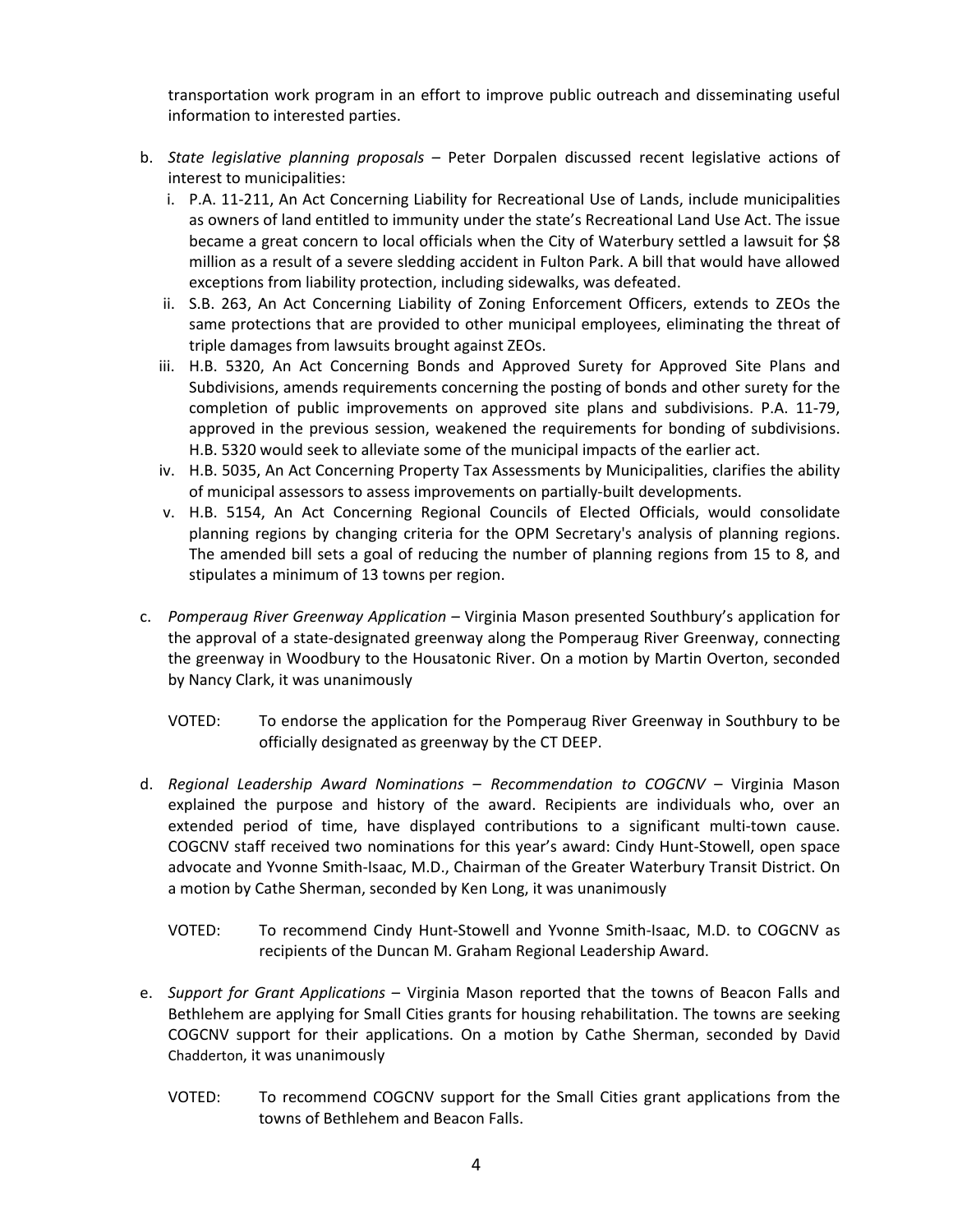# 7. **Points of Interest / Local Activities**

# *Wolcott*

Cathe Sherman reported that:

■ The Planning & Zoning Commission approved a 100-foot wind turbine. It is expected to supply 40% of the power needs on Mad River Road.

# *Oxford*

Harold Cosgrove reported that:

- The application for a zone change from Belmar Farms was withdrawn due to complications. The applicant was attempting to change the zoning from Residential to Commercial.
- An application was filed to operate a gun shop in an industrial zone. Mr. Cosgrove mentioned that the shop may have to fabricate cartridges in order to locate there, since commercial enterprises are not allowed in an industrial zone.
- The Oxford Greens community uses a series of dry and wet ponds to capture stormwater for reuse in watering the golf course. It is an interesting example of using reclaimed water and might be of interest to P&Z officials.

# *Southbury*

Nancy Clark reported that:

- Volunteers from Southbury Land Trust and PRWC held Earth Day clean-ups in the areas that had previously been flooded. Five dump truck loads were removed by town forces.
- The town has yet to receive an answer on its application to the state for the preservation of the Southbury Training School property.
- The body of the new Plan of Conservation & Development is complete. The next step is to hold a public hearing.
- The new Plan of C&D will promote more rain gardens and the use of pervious surfaces in local development.
- The new Plan of C&D will recommend bringing back the transportation hub at I‐84, Exit 14.
- The town has been pursuing improvements in the area of I-84, Exit 16. Route 188 has congestion and safety issues.

Leslie Maclise‐Kane reported that:

- The education budget will be coming up for a vote tomorrow.
- Southbury has been recognized as Tree City for the  $14<sup>th</sup>$  year.
- There is also a community gardens project that will promote the development of community gardens across towns. The initiative is also taking place in neighboring Newtown.

# *Woodbury*

Martin Overton reported that:

- There is a partially-built vacant retail site on Route 6 that is causing concerns. The town is looking at different ways that they can help move things along to get these spaces occupied.
- A comprehensive set of new regulations were voted down, including some related to aquifer protection. The aquifer protection regulations have been split out, and will be resubmitted for approval on their own.
- Brian Miller is acting as planning consultant. There is no talk of hiring a full-time planner.